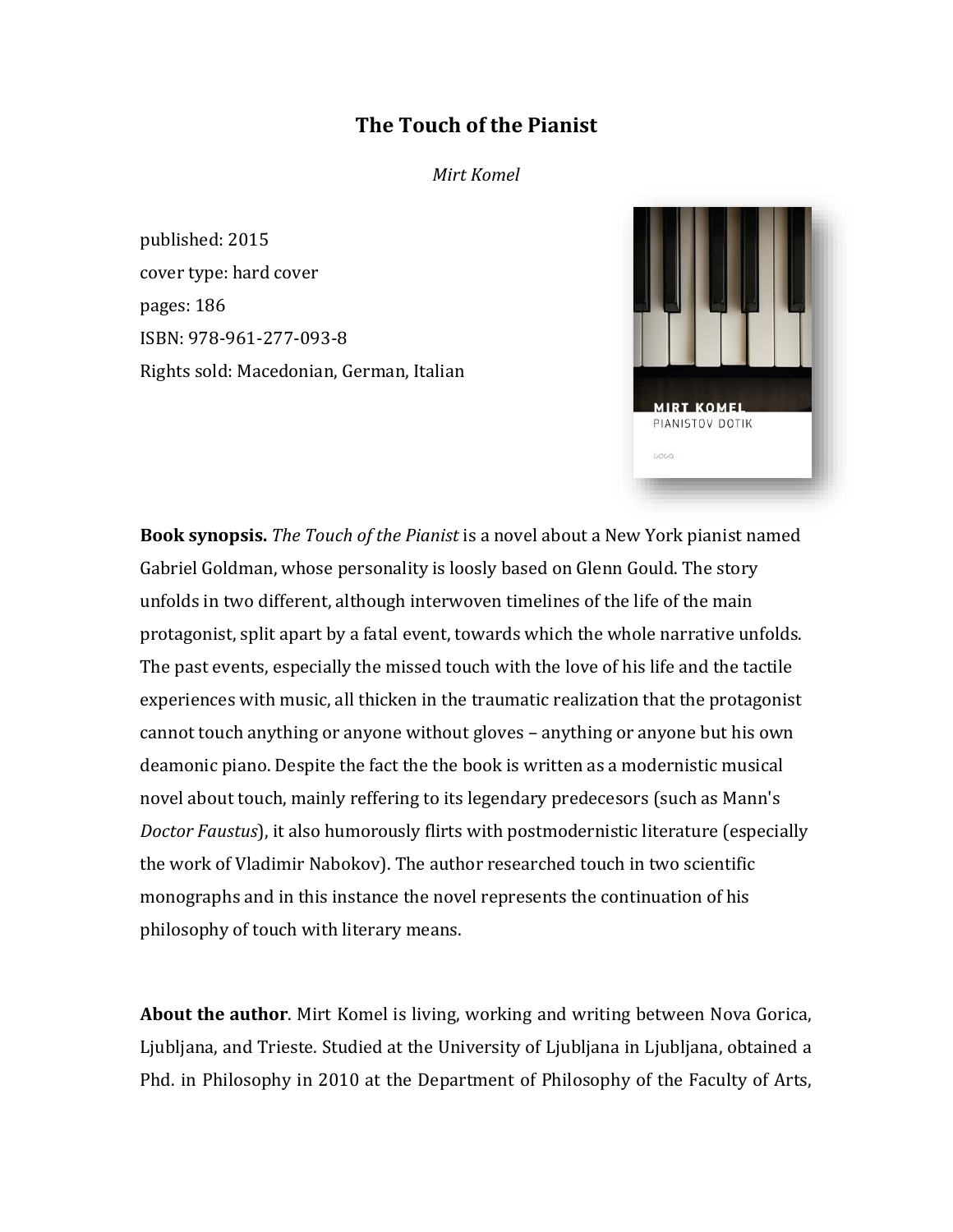now teaching and researching at the Department of Cultural Studies of the Faculty of Social Sciences. Author of two scientific monographs about touch and touching, *Poskus nekega dotika* (*An Attempt of a Touch*), and *Sokratski dotiki (Socratic Touches)*. In 2006 he published *Mes(t)ne drame* (*City dramas*), a collection of three dramas (*Srpena luna, Elizejske planjave, Neznosna zofa*), in 2008 *Luciferjev padec*  (*Lucifer's fall*), a dramatic poem in 10 acts, in 2009 and 2010 published two literaryphilosophical travelogues, first *Sarajevski dnevnik* (*Sarajevo's Diary*) and then *Kahirske kaheksije* (*Cairo's Cohesions*). In 2015 he published his first novel with the Goga publishing house, *Pianistov dotik (The Touch of the Pianist)*, nominated for *Kersnik* award for literature (best Slovenian novel of the previous year).

## **SAMPLE TRANSLATION THE TOUCH OF THE PIANIST**

*Mirt Komel*

## **I. The Daemon**

Darkness. Timeless, no color, no weight, a weak emptiness without you, without me, him, anyone or anything else. It doesn't matter. The not so inevitable traces of the body's subconscious movements followed by the awakening of consciousness: pain, whiteness, pain, emptiness, pain – voices. Your own cries and moans. Your heart beats, breath, blood seeps, breath, the wound heals, breath. Light.

He awoke with his gaze on the wall and his nose in an oxygen mask in the New York hospital where they brought him at some undetermined point in the past after he had collapsed and fallen to the ground. Later they told him that he had fallen face down on the asphalt and had, understandably, injured himself, but at the same time, less understandably, had fallen into to a coma from which he was only now awakening. What was strange was that he didn't know if the first fall had caused the second, or was it the other way around?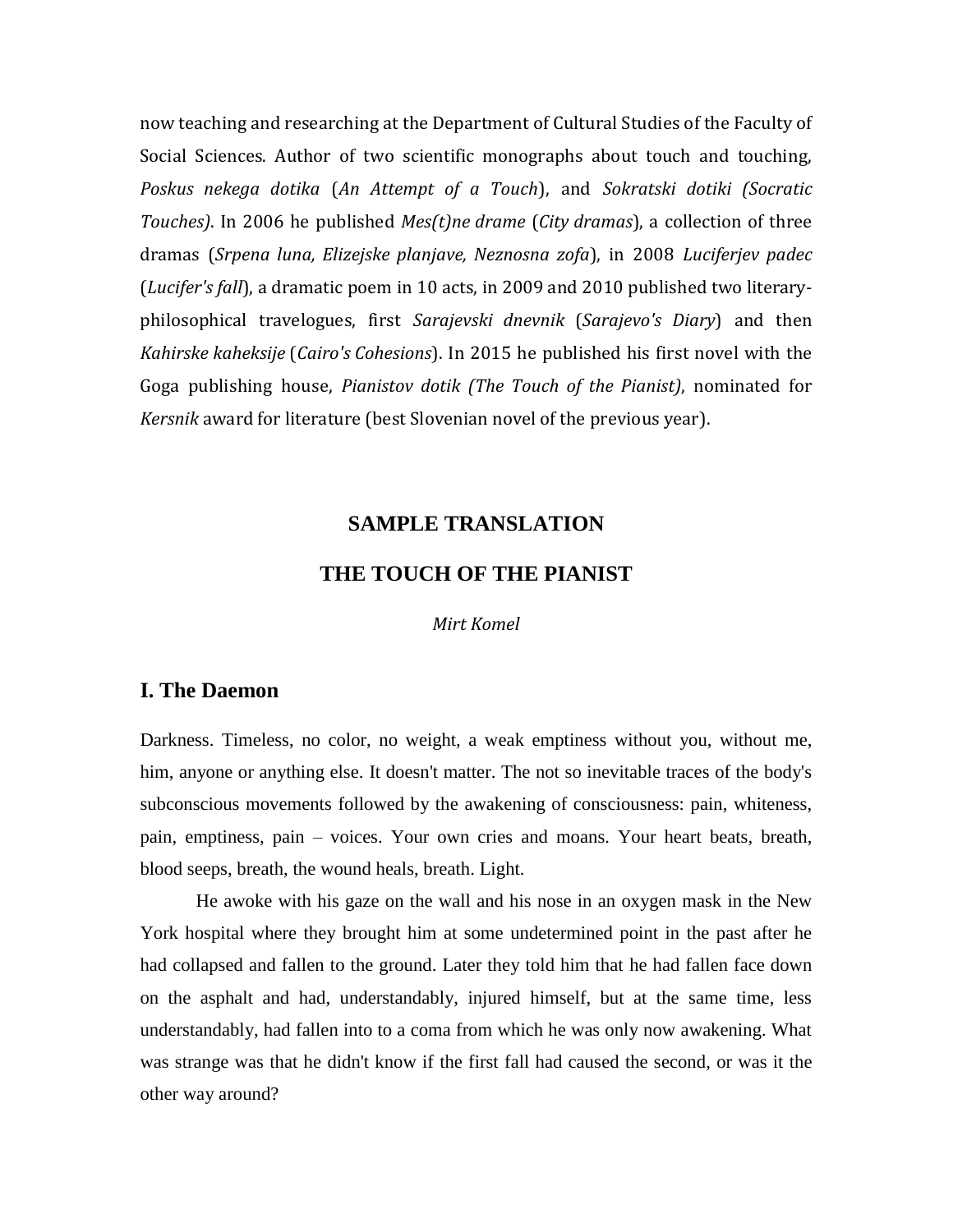Awakening from the fall reminded him of what everyone has experienced but no one can remember let alone relive: one's own birth, the emergence from a comfortable and heated space (full room and board in a luxury hotel) through a slimy claustrophobic door into a tearful and anxious world (only one warm meal a day provided either by your mother, and you have only one mother, and, if not, at the nearest church or mosque). Look at the sofa, lie on it, close your eyes, and relax with the thought: *better to have never been born*. But what to do when such luck comes so rarely? Most of us never fall into life. And, anyway, nobody ever said life was fair.

He was hurled into the world in the middle of the week, on a Wednesday during the restless end of the middle of the twentieth century, born into the much more restful home of a Jewish family that lived in a shamelessly grand apartment renovated in the old Renaissance style in an elegant building in the heart of Brooklyn, New York. At around the same time, three new sounds appeared in the world that had been unimagined in the previous century: the hollow pulse of a satellite in the silent universe, the cries of student protests in the western capitals of decline, and the music in the baby's head, the sound of the vocal chords of Gabriel born in the family of Goldman.

This newcomer to the world was one of one thousand forty-four children who came squalling into life on a hot August night when Mars ruled over the starry sky and Hades ruled over the shadows of the underworld, on a night when there were eight-eight traffic accidents in New York City, sixteen armed robberies, three murders, and one solitary suicide committed by a man named Michael Levy. Surprisingly few for the season, the mayor commended the fact: the heat, people are born, people die, people kill each other in such great numbers in the course of a single day that the meaning of the number pales in such a densely populated horizon, in the same way that a picture fades if your glasses fall from your nose while driving. Why would anyone count the grains of sand on the beach, the green blades of grass in a meadow, the automobiles on the highways, the print run of newspapers, or the notes of Bach's *Prelude in C Major*? It has no meaning, especially if you can't get your glasses out from under the seat.

For parents and the immediate surroundings, each newborn is infinitely less than a crowd, but at the same time infinitely more than just a number: compared to the world, a birth is a small event, but when it occurs, despite everything, it feels like a genuinely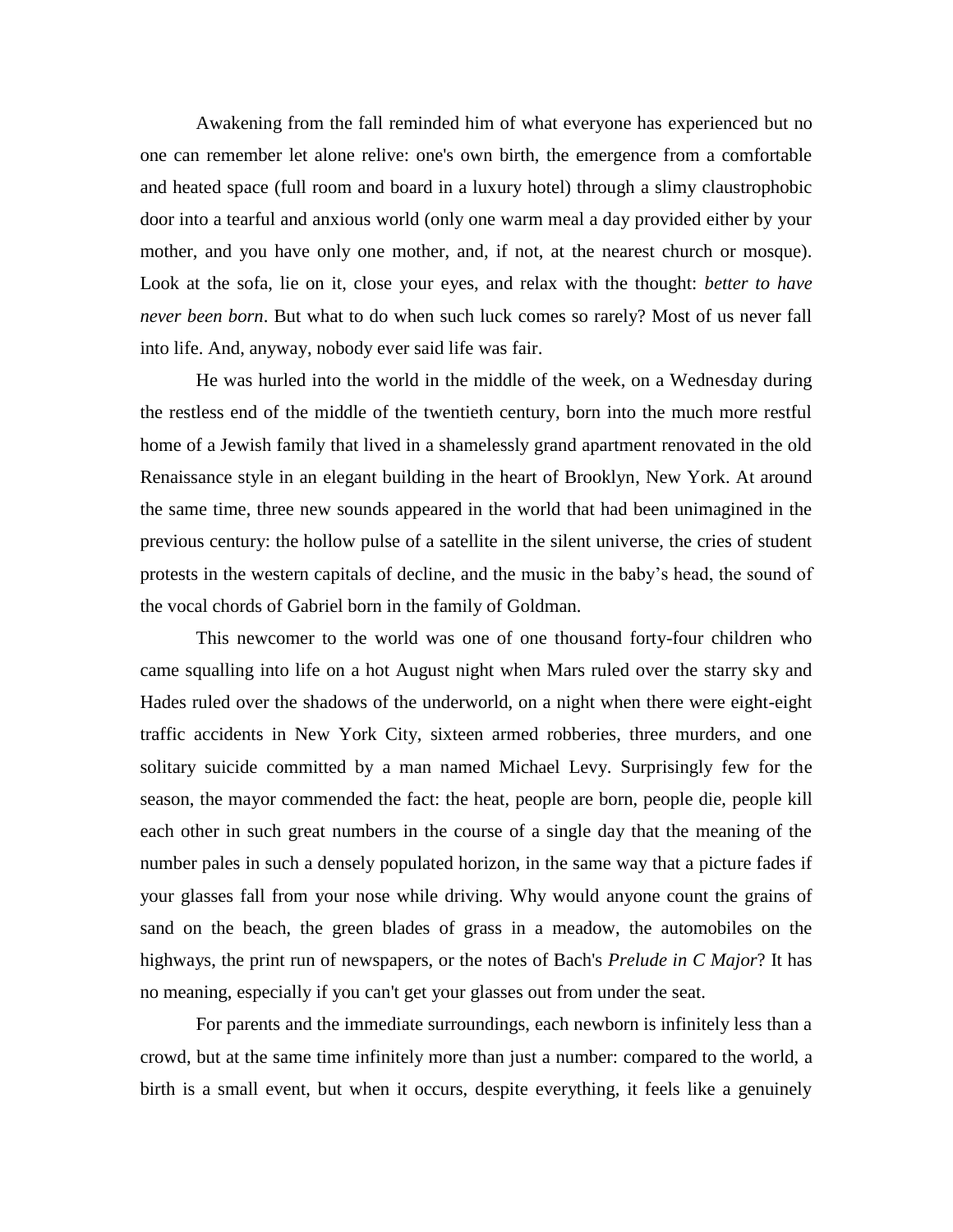great event in miniature. And Gabriel? Well, this was also true of him, of course. On the face of it, he was just one of many, one among others, differentiated from them only insofar as a different name was written on the tag hanging on the edge of his crib, and then, much later, on his front door. If you are lucky enough to have a front door, you know what this means.

But it escaped no one, that is nobody's ears, even the most unrefined, that his voice, in tone and color, was different from all others, so strong and distinguished that it awakened considerable embarrassment in the nurses who tended to him each day. The doctors attributed it to a deformation of his vocal chords, as they did the bruises that marked his skin, much more tender than most, to his difficult birth from a young, clearly too young, mother. The child emerged from her petite, still girlish body with great torment. The damp walls through which he entered the world held him for quite some time in a sort of limbo and the voice that was released, when he first breathed with his own lungs, withered all those who were present.

Something boiled up in his early childhood, something much stronger than the heat of that summer night, a very particular kind of heat that is present in a greater number of people than imagined by the obsolete and elitist minority who, by arbitrary decision, erects pompous monuments to the great, yet in a smaller number than the contemporary majority that perceives unrealized talent in each untalented child. In Gabriel's case, it was as if he were painting a canvas, or freeing an image from a stone, or filling a sheet of paper with black ink (from a pen in the nineteenth century, a typewriter in the twentieth, a keyboard and printer in the twenty-first). And yet something outside of him, something outside of his powers, prevented what was inside of him, the part that was more intimate than his own thoughts, from being expressed in any way that was not musical.

This external force was certainly not his parents, still less his relatives, family friends, or teachers. Despite centuries of persistent stereotypes that there wasn't a Jew who didn't have an ear for music, his family, on his father's side anyway, couldn't muster even a single remarkable musical talent, and, on his mother's side, there was only her father, an aging Russian pianist who had never managed to transcend the amateur league. The Goldman home therefore was far from a miniature music school teeming with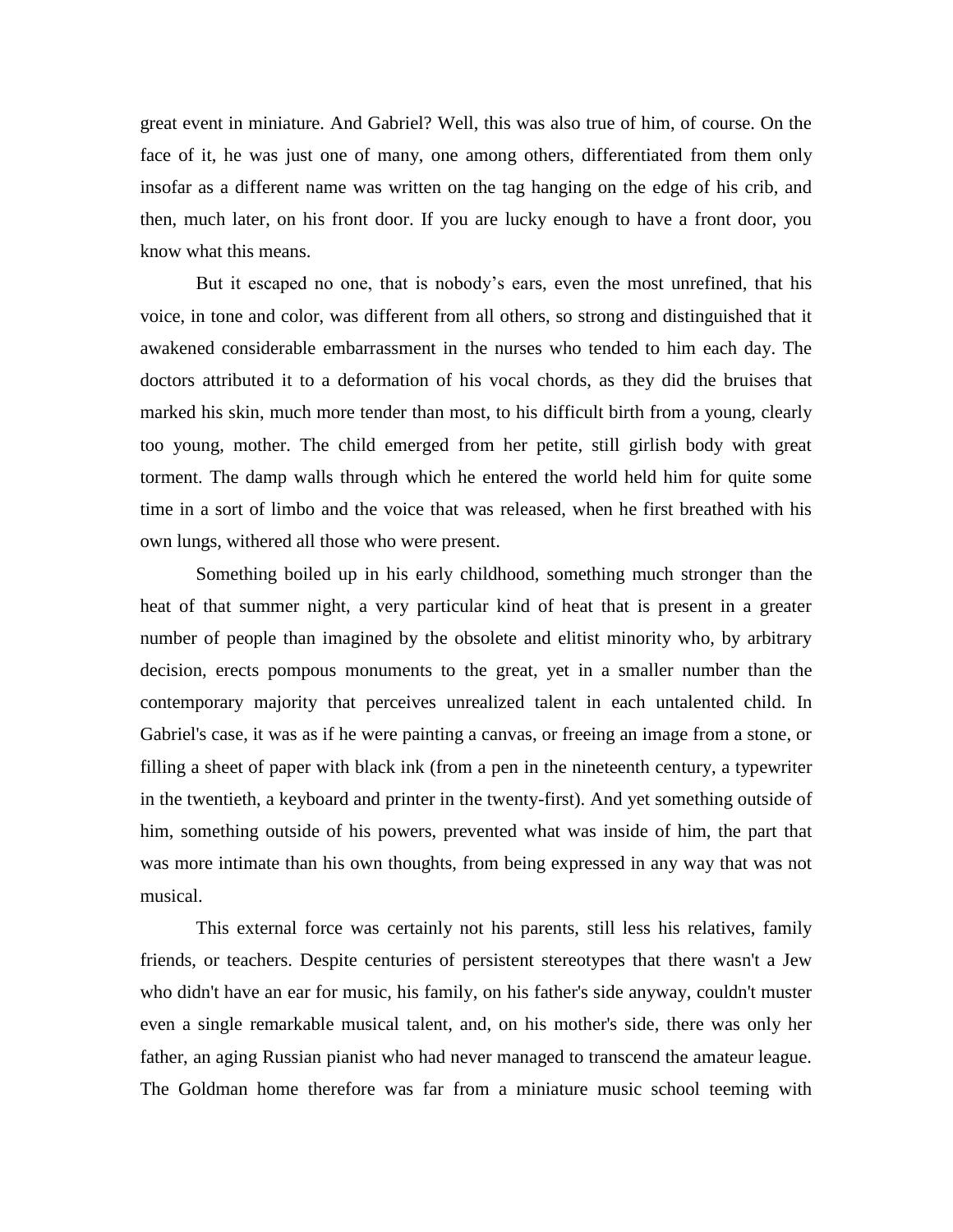masters and disciples, which is often the case when one family or another produces a musician on Mozart's caliber or a somewhat lower caliber (since, of course, there is no higher).

No, there was nothing human about the external force that prevented Gabriel from expressing himself in any other way but musically; otherwise he wouldn't have been allowed to express himself at all. He was ridden in the way a merciless rider might push on his horse with a whip, not letting it sleep or relax until the animal reached the finish line, even if it died at the end of race, spent and exhausted by the effort. For the sake of truth and in the name of love for artistic deception, let the record show that, in Gabriel's case, it had to do with a daemon that fleetingly appeared on several occasions in his life as a silhouette in the middle of an illuminated play of shadows.

The first time Gabriel saw the daemon was in childhood when on the basis of a transitory experience he just barely caught sight of the image to which he attached the unshakeable presence that would accompany him throughout his life. Sometime toward the end of the night, when day had almost broken, he was awoken by an unusual sound, something that sounded like the wind blowing through a crown of leaves. Still half asleep, he followed the rustling sound into the living room where he found the daemon sitting on top of the old credenza, a sort of statue among the bric-a-brac: legs bent, hands crossed over his knees, long dark hair and even darker eyes, a painterly figure at times dead serious and determined, at times cheerful and laughing, but in general a melancholy boy, entirely human to any eye that was able to perceive it (*Daemon*, oil on canvas, 1890).

Gabriel immediately fled to his mother's bedroom and her embrace, and she carried him back to his room and sang him a lullaby, comforting herself that the child had only been dreaming, in the same way she would have said to herself – "It's just a dream!" – if she did not want to believe that some truly unusual thing existed in this world. Indeed, this is the consolation of many who experience something out of the everyday order of people and events, and then begin to doubt either their own sanity or the sanity of others (like someone on the highway who, upon hearing on the radio that a lunatic is driving on the wrong side of the road, comments: "Not just one person – everyone!"). But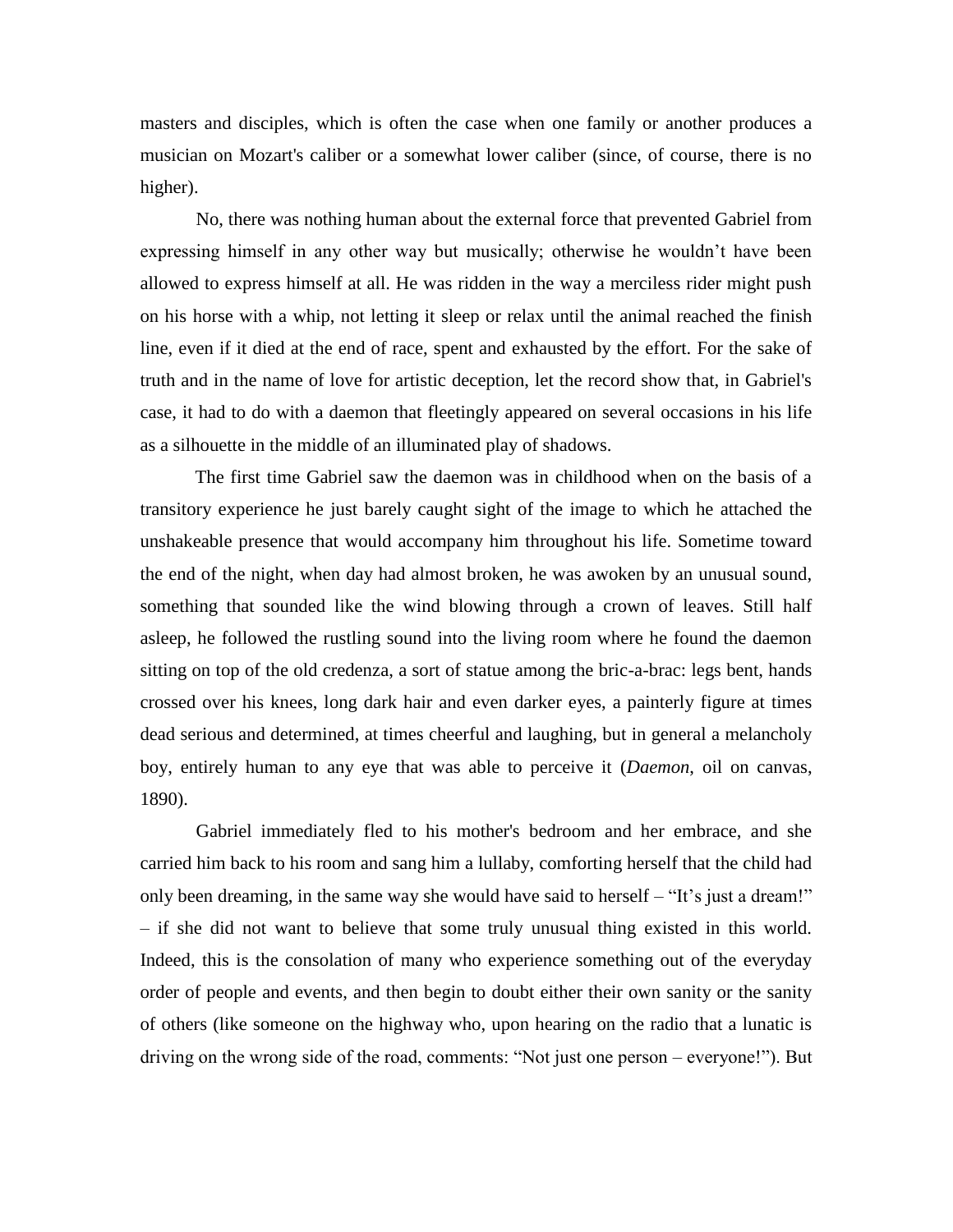it is true: you have to be a lunatic – or at least an artist – to believe in daemons who shape the fate of people in the same way that a writer shapes the fate of his characters.

In this place, I pause and offer the following as an intermediate conclusion or merely as an interjection for more sensitive readers or perhaps simply to laugh in the face of those who judge a book by the ending and rush to read the last page. I offer the assurance that this novel will not end with the death of its protagonist (although I also reserve the right, in the name of artistic caprice and freedom, to change the ending if the spirit moves me).

## **II. The Musical Lexicon**

Gabriel's *anima* was moved from the reanimation department – both entities owing their names to Latin – and journeyed a few corridors away and several floors above in a miniature Dantesque voyage at the end of which was promised not the loss of Beatrice and the finding of God, but precisely the opposite. Similar to Dante's soul, his also travelled together with his body from which he was separated at the moment; if someone had wanted to place a telephone call to his soul, the following answer would have been received: "My soul is out at the moment – can you please call back later?"

The destination? The department for rehabilitation, which also owes its name to Latin, but in this case not to the Latin of ancient Rome but to that of the Middle Ages: *rehabilitare*, which means, as Gabriel recalled from his lessons, a return to health through therapy and training, but also a return to previously earned privileges or honors in politics, the church, the university or anywhere else where, in addition to one's position of power in the hierarchy, symbolic prestige and connections also accrued: the military, the court, the police, the fire station, the hospital, and so on and so forth to the end of the world and back to the beginning of humanity.

There is absolutely nothing divine and even less comedic about traveling with one's gaze on a ceiling on which there is an alternating dance of neon lights, ant-spotted tiles, and shiny metal pipes. Neither Doctor Virgil nor his sense of humor accompanied Gabriel, having left him at reanimation after several minutes of more or less one-sided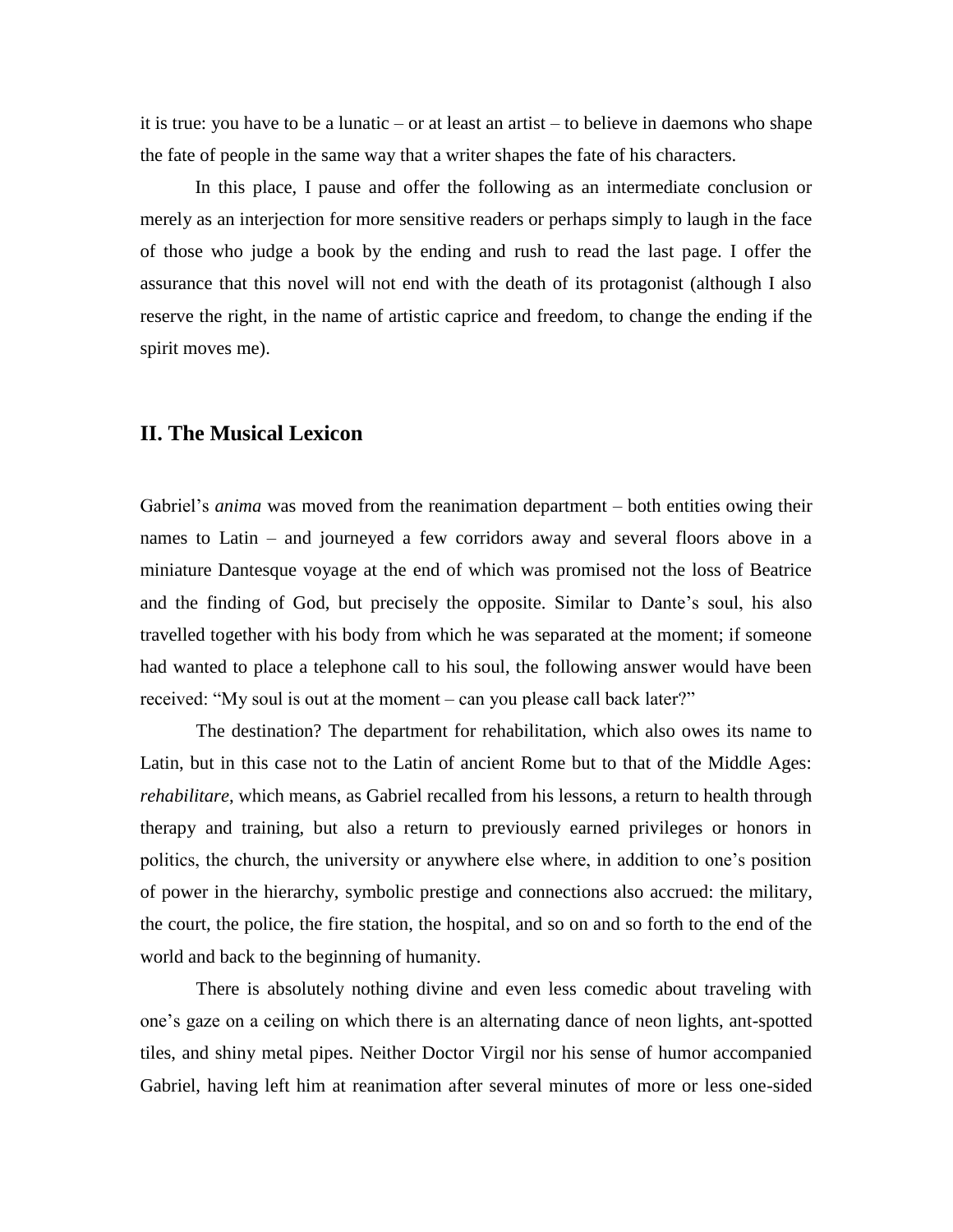conversation. In his stead, the helm was taken by a coxless pair, two lively and chatty nurses whom Gabriel, drugged with who knows what legal drugs, addressed with a senseless sentence about how "sooner or later everyone bleeds at least once in his life and at least a little, not, God forbid, like Jesus, who took it way too far"; and how "each exit was a little death and each death a hasty exit just like an orgasm"; and how "far it still was until midnight, filling the time until the daemon awakes!" The two nurses, thinking this harassment was due to Gabriel being under the influence, forgave him and conveyed him to a room where, without paying a fee, they parked him in a dusty corner under a dirty window.

The home of the Goldman family was considerably more pleasant half a century ago than the rehabilitation department was in the present day. It would have been possible to visit the Goldman family home when Gabriel was not only much smaller, but also much less frightened than he was now as he lay on the bed not knowing what had happened to him. *Goldmanhaus* was not really a temple of divine *Musiké* as was, for example, the Bach household with all those musically-educated uncles, but Cecilia's voice nevertheless provided Gabriel with the first human guidance for all musical matters. Cecilia. The attentive and musically knowledgeable reader will certainly notice how the wise and philologically educated *Prudentia* gave Gabriel's mother the name of the ancient Roman patroness of music; and it is true that, through her, Gabriel, already in embryo, unconsciously learned the musical lexicon.

He loved to listen to his mother's melodic voice. For him, her cheerful singing was even lovelier than her generous smile with which she graced him when she turned to him while washing the dishes; even lovelier than how she paused for an instant on the way from the kitchen to the bathroom and gently stroked his hair; even lovelier then her warm embrace when he rested on her small breasts and listened to the rhythmic beating of her heart and smelled the discreet perfume of her swanlike neck, one hand laying across her slender forearm, the other playing with her light curls.

Children are cheap plagiarists but because, they are minors, no one ever brings them before a court, and Gabriel, at least, in this way, was no exception. Day after day, he listened to his mother, how she sang as she did her chores around the house, and he tried with all the atonality of his young voice to follow the melody of her singing while at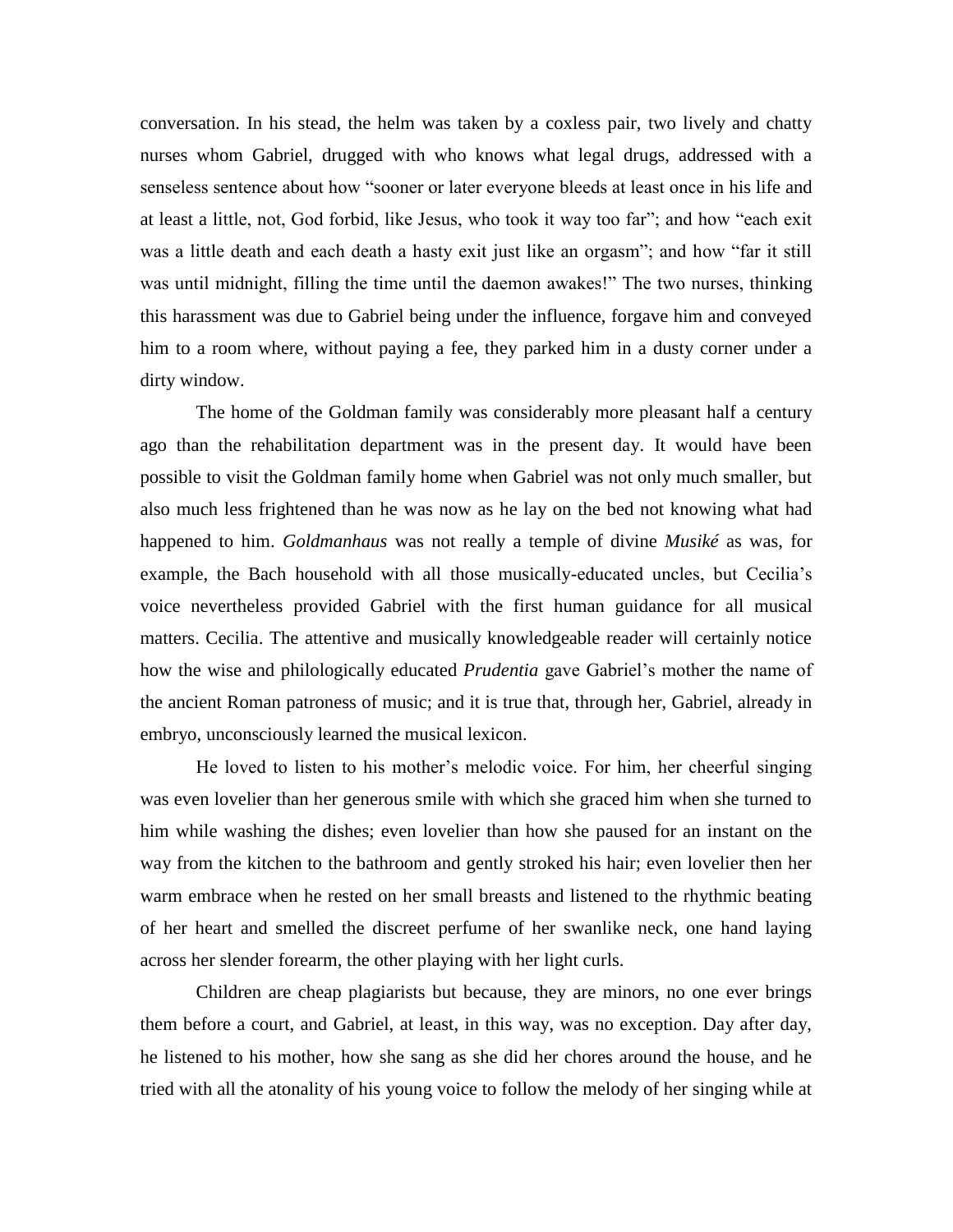the same time pursuing his playful childish tasks with the same zeal that his mother did her household work.

It is a funny thing, the games, especially didactic ones, that adult minds conceive for the useful little hands of children. In their adult simplicity, they imagine that children have fun when, for example, they have to search for the right geometric form within a perforated surface, not realizing that for the little Euclid it is no more fun than for the real Euclid, a university student who proved that things that are similar to one thing must be similar to each other. Children tackle most games in the same mood as they feed themselves at precisely measured intervals, but parents persevere with bites and games for the child's own good, so the little gamblers and eaters get used to both the former and the latter not so much to reach a higher good from what might seem to them irrational activities, but above all because their parents want them to.

From all the great and rich repertoire that was made available to Gabriel as a small non-speaking child (Goldman and Company as a business blossomed so much in these times that the blossoming American toy industry found fertile ground on Gabriel's carpet), he become authentically attached to only one item in the same way that all of us do not give our love freely but rather choose according to our own taste and thus tastefully discriminate. Gabriel fell in love with a tiny xylophone.

The miniature musical instrument equipped with seven rainbow-colored metal keys, arranged according to the Pythagorean scale, on which the pitch of their woodamplified tone increased in inverse proportion to their length. The simple diatonic Cscale belonged to the flowing color spectrum where the lowest note corresponded to the darkest color, blue, and the highest note to the lightest dolor, yellow. This childishly simple arrangement caused Gabriel to connect a certain color with a certain note, and from then on colors would always flow into sounds and sounds would always dissolve into colors. Soon he was no longer able to see any color without hearing the corresponding tone and vice versa. When he clearly heard one tone or another, there would always appear before his eyes – whether they were open or shut – exactly the color he associated with it.

The little boy experimented on the rainbow instrument in a terribly systematic way, trying all the combinations that could possibly be made from the available notes.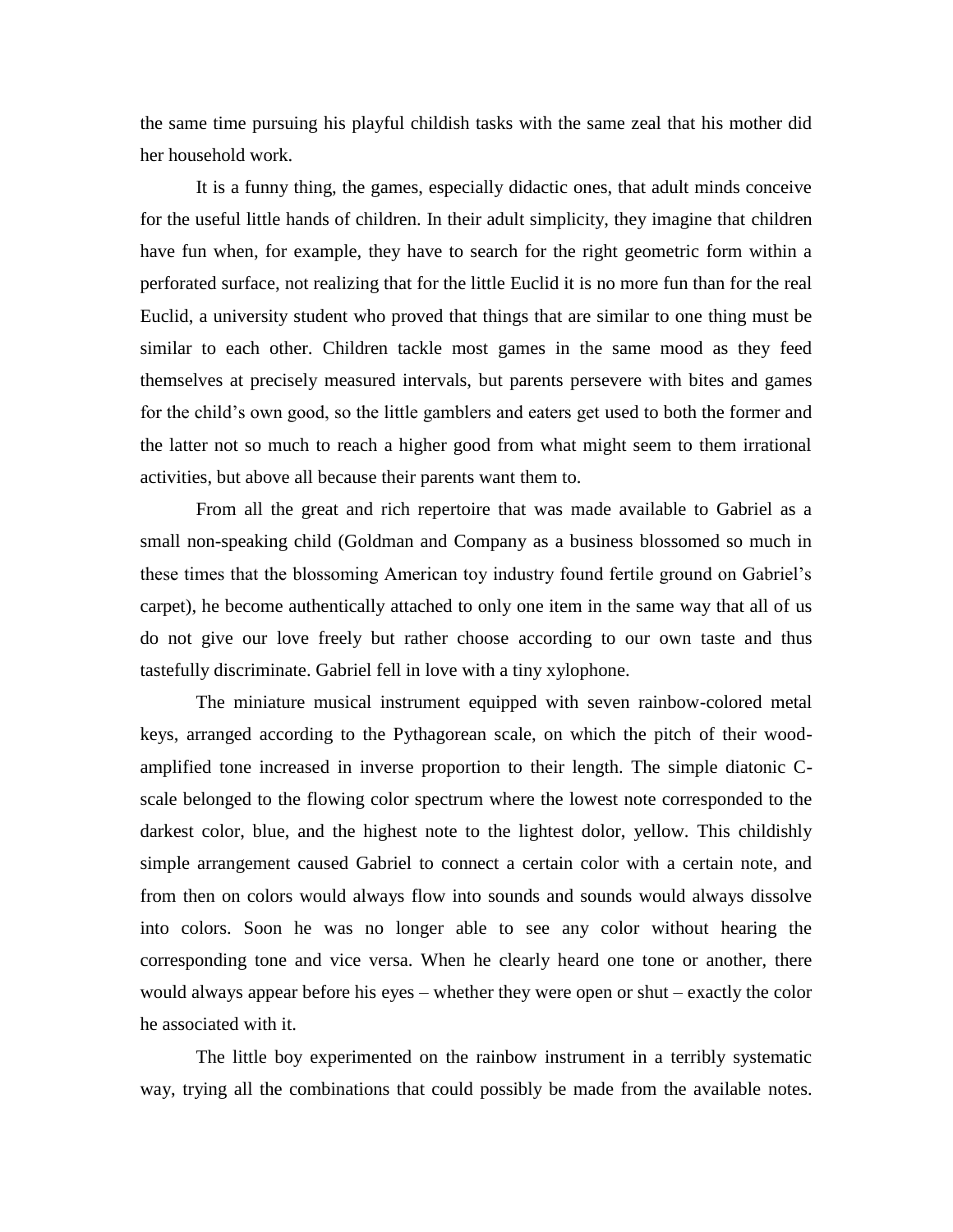First he hit all the given keys with a single stroke and then, using a decreasing number of strokes, listened to the vibrations across the boundaries of the normal earing hear, all the way down to the quietest nothing-sounding silence that vanished with the reverberating tone of the chosen color. This procedure gradually gave birth to new experiments, which he conducted on the little instrument with the same diligence as the previous ones. Again and again, he tackled playing all possible tonal combinations, this time changing the volume, the sounds produced now divided into different nuances as he became better able to master the weight of the keystrokes, his slender little hands hurrying over the slick oval keyboard.

The nuanced combination of tones was like the ongoing mixing of colors of the painterly palette in his imagination, so soon he discovered not only the difference between various tones of blue, red, green, and others, but also the many colors in between, everything to the border of ultraviolet on the one side of the visual spectrum and infrared on the other. The game of musical colors or colored music endlessly entertained him to the point that he didn't have much interest in other games or even in nutrition, and, while playing on his xylophone, his stomach rejected the repulsive necessity of eating just as his mind did the boring placement of geometric figures on a perforated plane. Cecilia noticed how difficult it was for her son to part from his first love, and, if she had believed in Shakespeare's statement that music is the food of love, she might not have worried so much that the child, if she didn't manage to get him to eat, would die of hunger just for the sound of the tiny xylophone. If what Shakespeare said were true, she wouldn't be so burdened because she would know that Gabriel was receiving with his musical food the same pleasure and nourishment that he had received at his mother's breast: "Play on!"

Otherwise, in his earliest experience of music, Gabriel imitated his mother in another way. He always saw her happy and smiling, and it was clear to him that her constant singing contributed to her cheerful mood. From his perspective, the boy didn't see the tired face of a woman doing housework, because when she turned to him, she always sent him a smile. In the same way, he didn't see that she was concealing tears behind her smile, that she retreated from him when she was sad, or when, in an attack of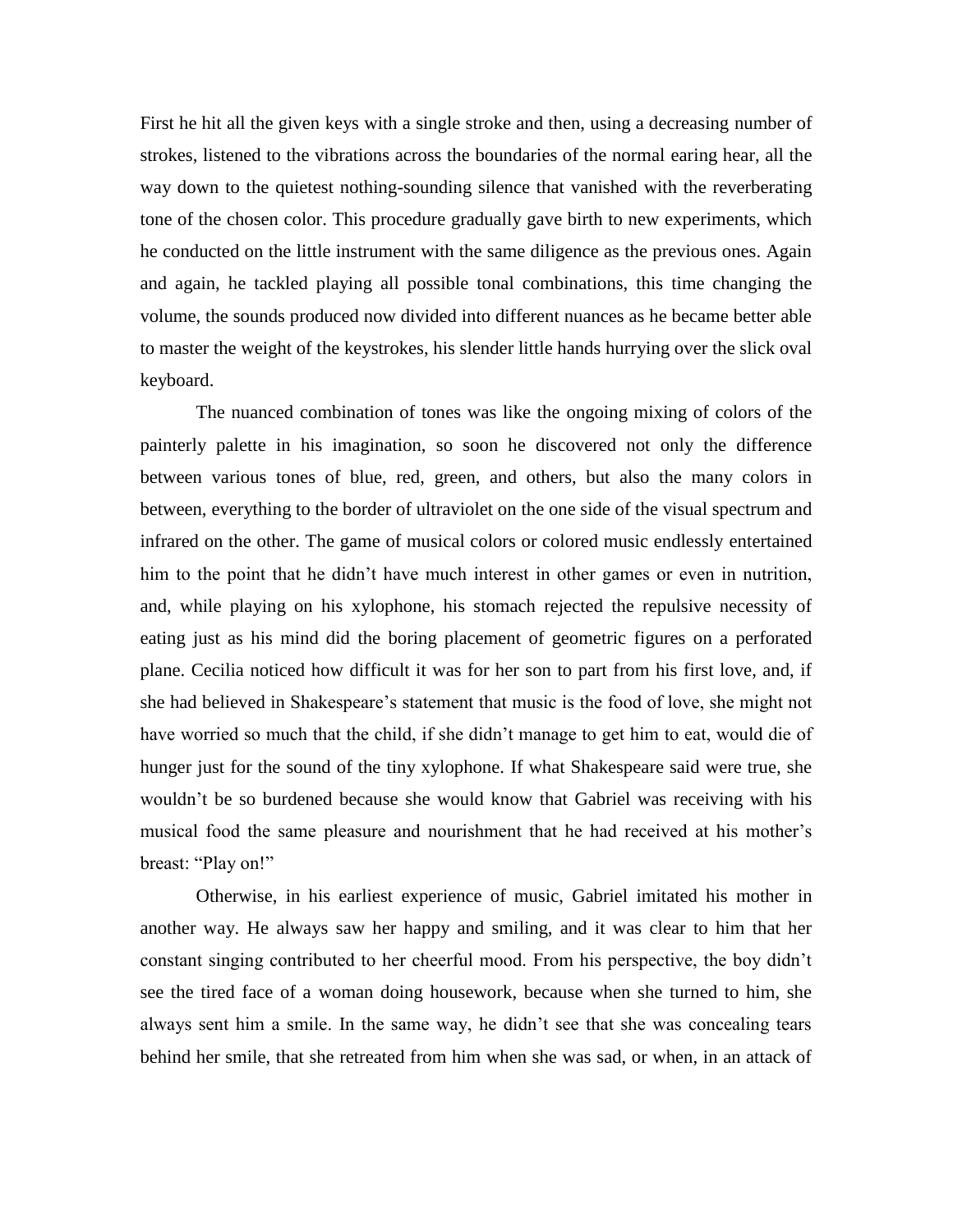panic, she hardly knew what to do with a child who was becoming, as he grew up, increasingly uncontrollable and falling victim to terrible spells that nobody understood.

Gabriel looked at everything with a childish innocent regard: singing, as far as he could tell, had only beneficial effects; it had the miraculous power of helping to wash the dishes, do the laundry, and perform all sorts of other tasks that his mother conquered with the melody of her voice. For this reason, he also sang, either to cheer himself up when he played on his precious xylophone, or when he faced some other more difficult task, stacking blocks, or something on that order. When, for example, he had to take a wooden hammer and strike a blue triangle, pushing it into a likewise triangular-shaped opening on the coated wooden surface, he first began to sing in a tone suitable to gathering the courage needed to strike the triangle. Only then was he able to decisively swing the hammer: as if by magic – and to the great joy of the happy little musical magician – the color undulated with the swinging tone, and the shape slid into place. If at times his singing didn't work in the way he thought it should, this did not make him question musical magic, but rather the stupid game – it had been packed in the box incorrectly, something was the matter with the triangle, the wooden surface was not smooth enough, etc. – which otherwise had nothing to do with the objective geometric order of reality that existed entirely in accordance with his expectations and in which music was recognized has having greater power than all other worldly objects.

It is a well-known fact that children – especially male children who, in comparison to girls, develop with an emotional delay – paint the relationship between their mother and father in black and white colors, in which the father is assigned the dark palette, the mother the brighter one. The Viennese cigar-smoker, among others, teaches us about all of this, but unfortunately detailed instructions for use are not provided nor the colored lenses with which it would be possible to avoid such bipolar optics. Negative images are not a satisfying solution as they rely on the same logic (mother light, father dark), nor are other dramatic alternatives satisfying (the depressing life and death of the widow Jerica or the grotesque comedy of the tragic King Oedipus).

Even the little *Gabrielius Rex* found himself, entirely without willing it, in such a traditional two-colored print to which he added his own authorial nuances: he mistakenly attributed an angelic soprano which was actually more of a human mezzosoprano to the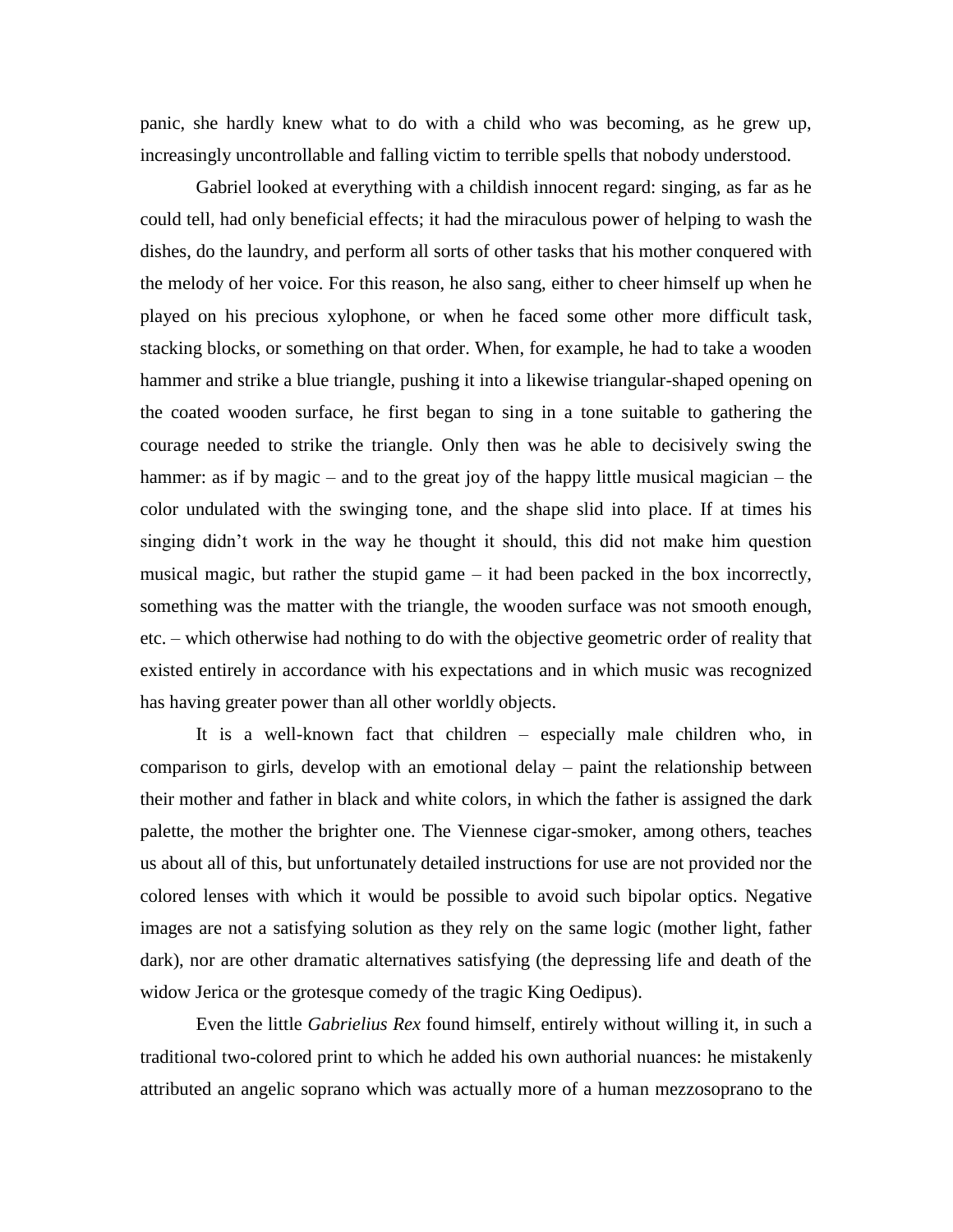bright glow of his mother, and he wrongly heard in his father's dark tones a *basso profundo* while an unprejudiced ear would have detected a baritone, or perhaps the even higher register of a marquis baritone. In accordance with his boyish character, Gabriel idealized his mother, her singing and dancing, her face and her figure, all with the same zeal that he despised his father's legislature in the name of which the highest law dictated that the singing must stop when the head of the family came home. Well, if we are precise, not only the head, but also the hands and the feet and all of the clutter in between without which life would be easier, although it is difficult to imagine a human being getting around without these five body parts. But, nevertheless, let us try: the legs could jump about each on its own, the hands could be pulled along by the fingers like some sort of spider with a tail, the head could roll around with the help of the tongue that would propel each new rotation with a good hard push.

Nathan Goldman, as a fully formed person with a given name and a family name and a head and all the rest, did not like singing or dancing or anything else that was remotely musical or artistic. You might well ask him what he enjoyed in life (or indeed if he enjoyed life at all). You could ask but he probably wouldn't answer, because his feelings would be hurt by the question. If he did answer, he would most likely say that he enjoyed his work, but let us put aside all this speculation and simply ask the question: "What do you enjoy in life, Mr. Goldman?" He responds in a slightly insulted tone of voice: "I enjoy my trade in canned goods, of course!" From this, it is possible to understand a little better why Nathan had always been agitated by Cecilia's useless, imperturbable, and unjustifiable singing, a miniature image of precisely the art that first and foremost has only itself as a purpose (as an artistic functionalist, subventionalist, propagandist, and all the other "ists" that in their envious selves believe whatever they want). Now it was that much worse because Nathan believed that Cecilia's singing was a bad influence on the noises made by his already problematic son – at least this was Nathan's penetrating psychological interpretation of the inner essence of the unconsciousness. In truth, it was exactly the opposite: Cecilia with her singing and in accordance with her mission as the patron saint of music taught Gabriel to master the willfulness of the voice (*nota bene* the absence of the possessive pronoun in front of the final noun).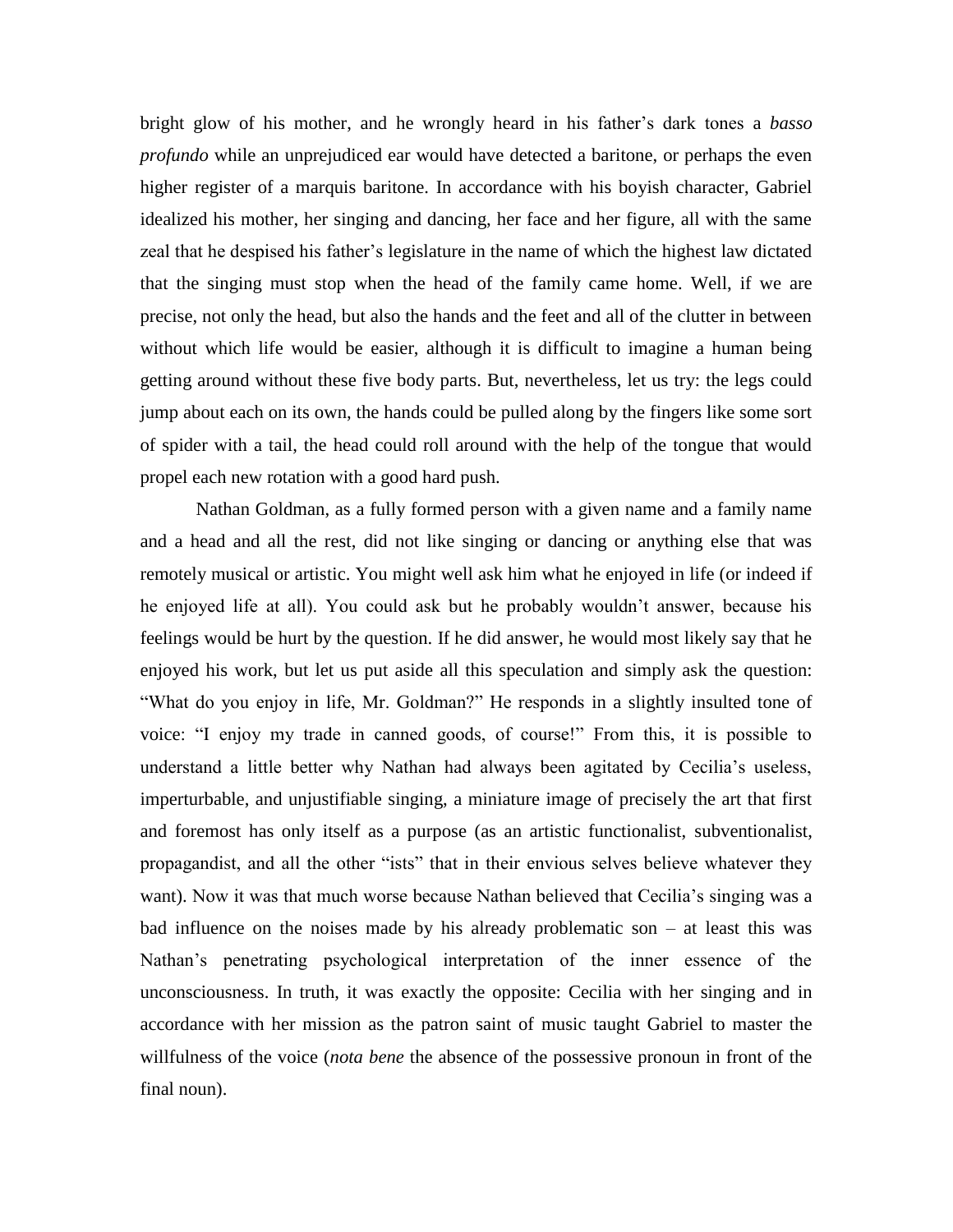But Nathan, like all spontaneous psychologists, especially those who visit bars and coffee houses in the late hours of the night, explained everything on the basis of his own taste. Take the Jews in the early morning hours of history, before humanity had its first cup of coffee and let out a huge yawn: these exceptionally musical, but visually untalented people, prohibited the creation of graven images, perceiving the perversity of all other peoples in this activity. The same was true of Nathan: he did not like music and, for that reason alone, music was responsible for the problematic condition of his son who was becoming an increasing threat to his delicate business etiquette. In a similar way, Nathan despised idleness and saw in it the source of all evil to the extent that he almost seemed not to belong to the chosen people, but rather to the diligent and hardworking Protestant community who believed that every blessed day was a suitable day for a new election. Eventually he hated even democrats, and democracy to him seemed guilty of the poor condition of the republic, though perhaps here the expression "hated" is something of an exaggeration, because he didn't like democrats in the same way that he didn't like beef, which was guilty for poor digestion and consequently the poor condition of the American soul.

Thus the Goldman *pater familias* strictly forbade music in his house, as well all of its more or less distant relatives, all variety of sounds and noises, especially when it was time for more contemplative activities (in the following hierarchical sequence ordered by the maximal use of space in the apartment): the study of the Torah, which was, because of the favorable lighting, placed on a stand by the window in his presidential, oval, managerial, and always locked office; the reading of an assortment of daily newspapers kept behind the large table in the dining room that could host up to twelve people, popular newspapers only one of which, the *Wall Street Journal*, enjoyed the status of objective truth; the exceptional motion of hands over an otherwise motionless game of chess with his friend Bauman next to the fireplace in the living room, the flames illuminating the finely carved black and white and black-white figures that seemed to come to life before the eyes of the little Gabriel who held his breath throughout the course of the game as citizens might hold their breath throughout the governance of the ruling party.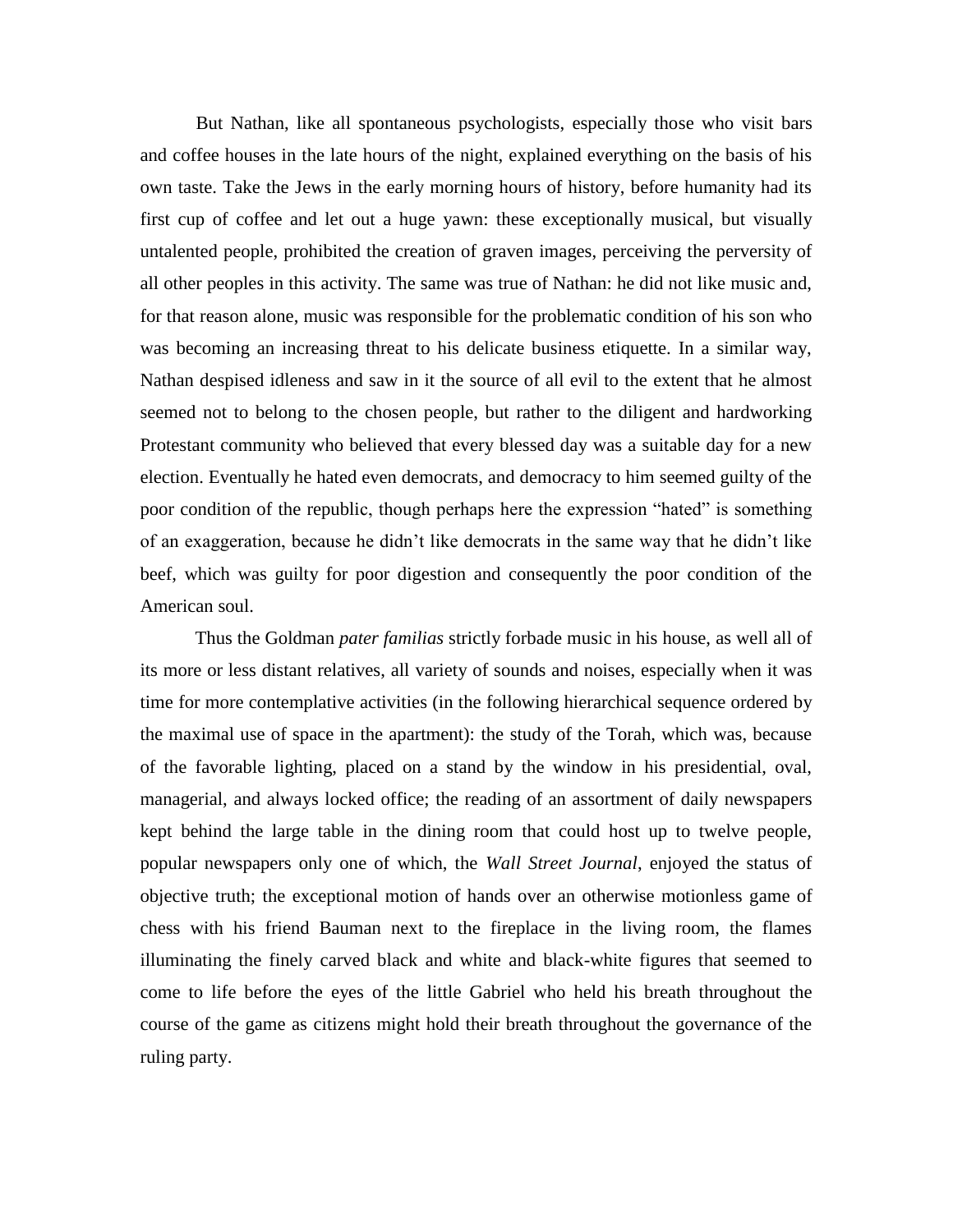The moment that Nathan returned from work and the jangle of keys was heard in the hallway, Cecilia stopped singing and continued her work in silence. She glanced nervously toward her son, who also grew silent, and then with all the pleasantness she could muster as a good wife and with all the acting skills she had acquired during her visits to drama circles, she greeted the entrance of her husband onto the family stage. In order to protect himself from a variety of unpleasantness and to avoid tension, her little imitator faithfully copied her, most importantly in the limitation of all musical activities to the morning hours when he and his mother indulged in acting, singing, and dancing. In those hours, Cecilia sang countless songs to her son, the words and melodies of which she knew from the set of vinyl records played on the prestigious gramophone player that had the significant title – His Master's Voice. Her husband, despite his unhappiness about her insistence on not living in silence, had bought them for her when they set up house together.

As a little boy, Gabriel grew from morning to morning with all that music around him, skillfully imitated by her mother in her singing, and in turn imitated by him in his little voice long before he even knew how to speak. Thus it happened in a completely natural way that the child learned to speak through singing and other melodic exercises, he learned to master the movement of his hands and fingers by playing on the xylophone, he learned to walk through the dances that his mother danced with him, his little hands with their oddly elongated fingers firmly held in her gentle grip. With the passage of time and the help of *Musé Musiké*, his clumsily swinging hands became, though the playing of the xylophone, masters of gesticulation, his indecipherable sounds, though singing, became formed words, his uncertain stumbling, through dance, became independent steps, and finally the young boy was able to stride out into the world beyond the walled borders of his childhood home.

Ever since he was little, Gabriel had taken little tastes of the outside world, albeit from the limited perspective of his stroller where his view onto the street lights, the facades of buildings and skyscrapers, and the clouds painting the sky was blocked by the foolishly wrinkled brows of adults making idiotic baby faces, which they continue to do for older children long past the time the children have grown out of such enjoyments. And yet how interesting the world became when he eventually was able to test his own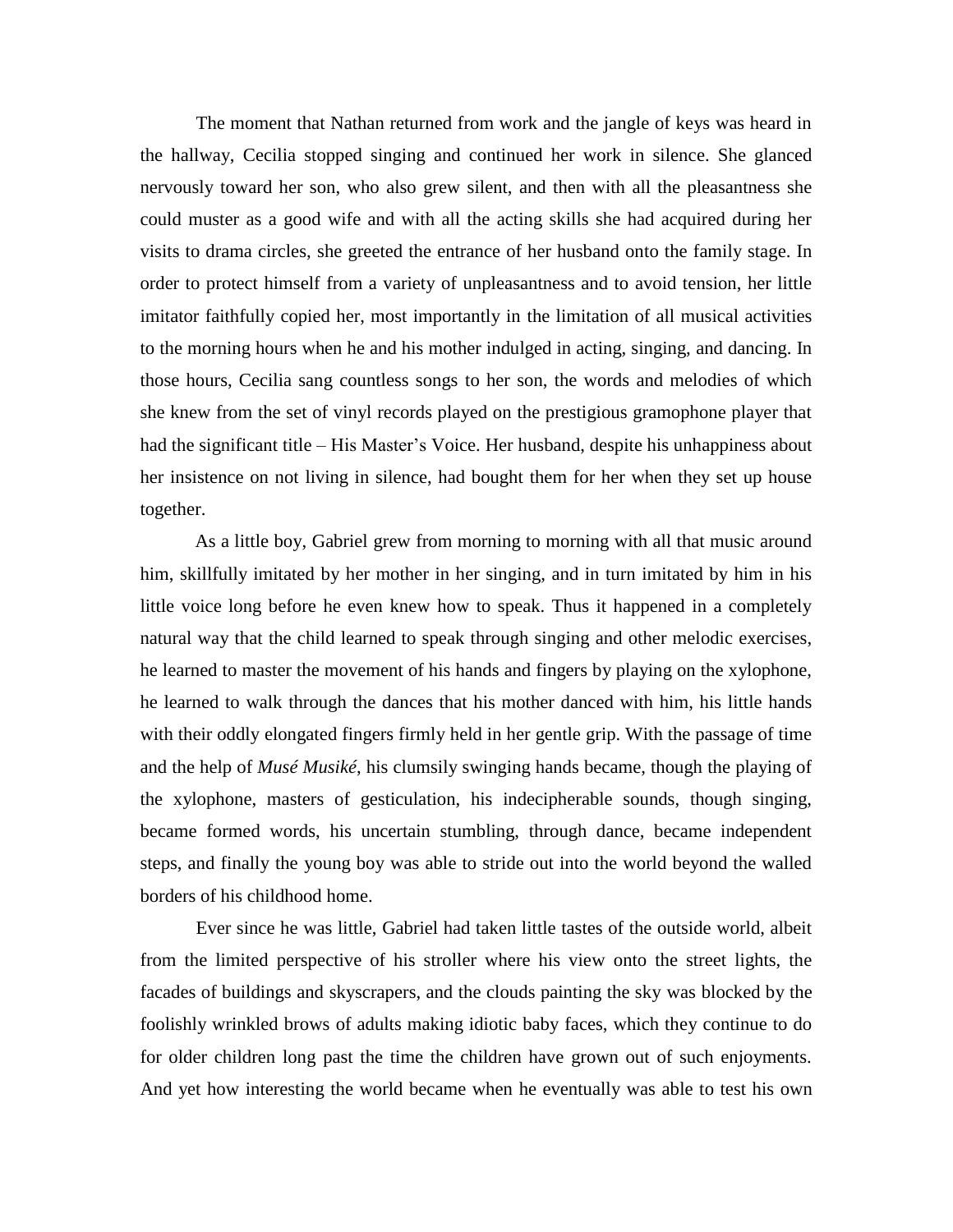legs and, with the now unhindered movement of his eyes, once indistinct sounds were assigned a source! How many new voices could be directly discovered there outside, where the world so generously offered him countless images and sounds, luxuriously unfurling like a tiny rosebud on a sunny spring day; like an oyster cooked in its own sauce, spiced and served on a porcelain plate for supper; like a willing virgin to her young lover on their first shy night under the discreet shelter of the sheets. (I know, I know – but children also don't eat oysters.)

Even before he stepped out into the open, the world had revealed itself in all its promising outlines and tones in the apartment in which, in addition to his mother's singing and the radio and gramophone music, a wide variety of sounds reverberated. Above all reigned the measured tick-tocking of the clocks that never stopped and leant their rhythm as much to his xylophone exercises as to the panoply of sounds that came from outside: the ringing of the bell on the postman's bicycle in the early hours of the morning, and the accompanying barking of dogs; the rush of automobiles, speeding up and braking, the blowing of horns; the sudden clamor of a truck, its trailer or half-trailer flying over some rough part of the street; the cries of newspaper vendors calling out as enthusiastically as if the issue they waved in their hand was the last available copy; and finally the indecipherable cacophony of the voices of passersby mingling into the sonic backdrop.

In contrast to the quotidian sounds of civilization to which he quickly became accustomed and soon hardly paid attention, the sovereign rawness of mother nature's qualities as a composer enchanted him each time anew and he felt a great love for her stormy symphony throughout his life. With what pleasure did the little Jean-Jacques Goldman eavesdrop on the soft rain falling from the copper rooftop, dripping softly over his windows, to finally moisten the asphalt streets below; with what wonder did the miniature Gabriel Kant listen to the innocent raindrops as they burgeoned into a powerful storm that darkened the horizon and, in no time at all, flooded the gutters in the streets, where rubbish swirled, and soon the edges of the byways became a torrential and impassable river the deafening flow of which could be heard in the background of the falling rain; with what awe did the miniscule Martin Luther Gold retreat from the window when the storm was accompanied by thunder and lightning, and a wild wind raged